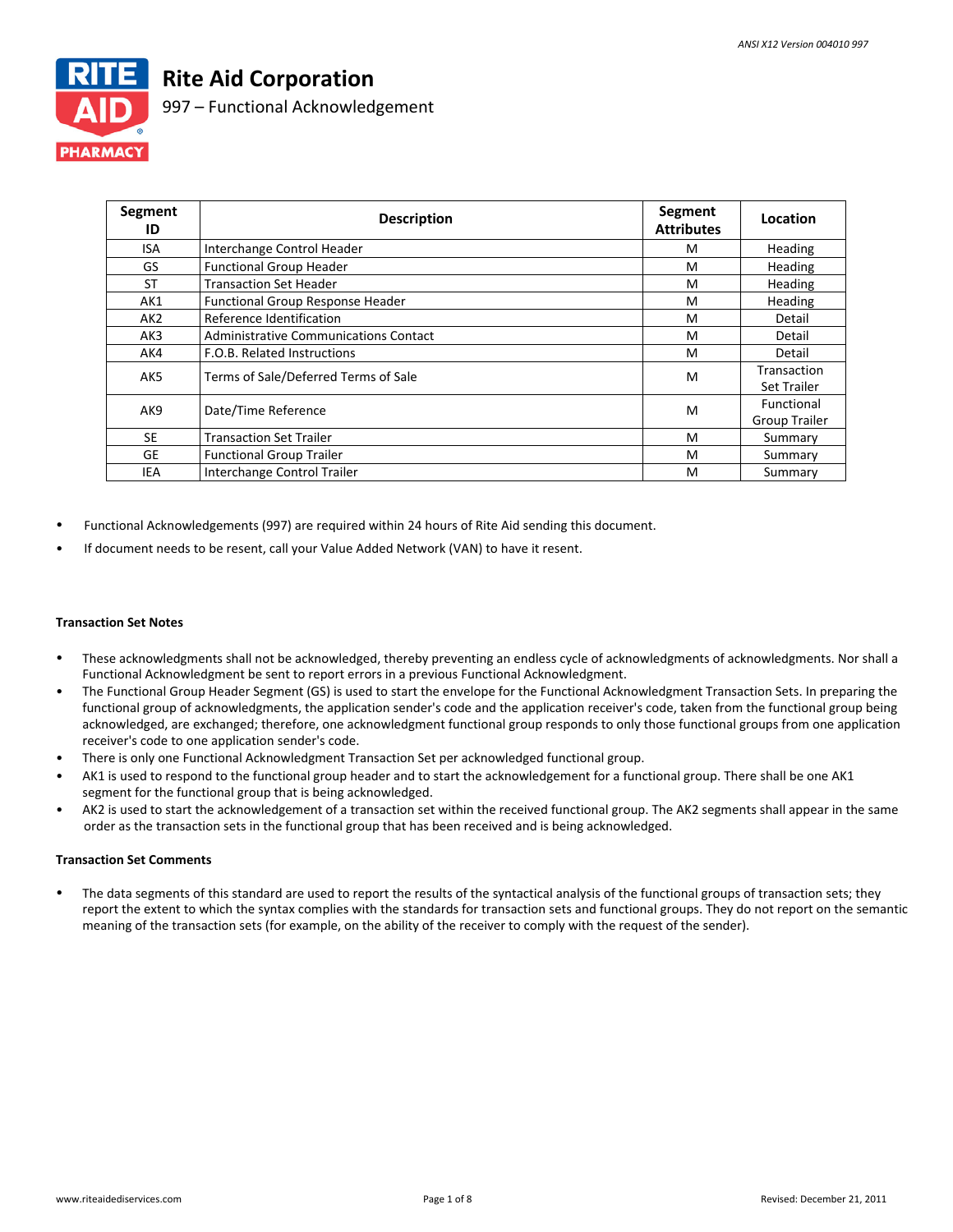| Ref          | Ele | <b>Description</b>                  | Code or               |   | <b>Rite Aid</b>   |       | <b>Comments</b>            |  |
|--------------|-----|-------------------------------------|-----------------------|---|-------------------|-------|----------------------------|--|
|              | ID  |                                     | <b>Qualifier</b>      |   | <b>Attributes</b> |       |                            |  |
| ISA01        | 101 | Authorization Information Qualifier | 00                    | M | ID                | 2/2   |                            |  |
| ISA02        | 102 | Authorization Information           |                       | M | AN                |       | $10/10$ spaces             |  |
| <b>ISA03</b> | 103 | Security Information Qualifier      | 00                    | M | ID                | 2/2   |                            |  |
| ISA04        | 104 | Security Information                |                       | M | AN                | 10/10 | spaces                     |  |
| ISA05        | 105 | Interchange ID Qualifier            | 01                    | M | ID                | 2/2   | <b>DUNS</b>                |  |
| ISA06        | 106 | Interchange Sender ID               | 014578892             | M | AN                | 15/15 | Rite Aid's DUNS Number (#) |  |
| ISA07        | 105 | Interchange ID Qualifier            |                       | M | ID                | 2/2   | assigned by partner        |  |
| ISA08        | 107 | Interchange Receiver ID             |                       | M | AN                | 15/15 | assigned by partner        |  |
| ISA09        | 108 | Interchange Date                    |                       | M | DT                | 6/6   | current date               |  |
| <b>ISA10</b> | 109 | Interchange Time                    |                       | M | ТM                | 4/4   | current time               |  |
| ISA11        | 110 | Interchange Standards ID            | U                     | м | ID                | 1/1   |                            |  |
| <b>ISA12</b> | 111 | Interchange Version ID              | 00401                 | M | ID                | 5/5   |                            |  |
| <b>ISA13</b> | 112 | Interchange Control Number          |                       | M | N <sub>0</sub>    | 9/9   | sequential number          |  |
| ISA14        | 113 | Acknowledgment Requested            | 0                     | M | ID                | 1/1   |                            |  |
| ISA15        | 114 | <b>Test Indicator</b>               | P                     | M | ID                | 1/1   |                            |  |
| ISA16        | 115 | Sub element Separator               | >                     | M | AN                | 1/1   |                            |  |
|              |     | <b>Element Separator</b>            | $\ast$                |   |                   |       |                            |  |
|              |     | Segment Terminator                  | $\tilde{\phantom{a}}$ |   |                   |       |                            |  |
|              |     |                                     |                       |   |                   |       |                            |  |

### **ISA Interchange Control Header**

(#) This is the Rite Aid Corporation DUNS Number

"Rite Aid Headquarters Corp."

## **GS Functional Group Header**

| Ref  | Ele<br>ID | <b>Description</b>                 | Code or<br>Qualifier |   | <b>Rite Aid</b><br><b>Attributes</b> |      | <b>Comments</b>            |
|------|-----------|------------------------------------|----------------------|---|--------------------------------------|------|----------------------------|
| GS01 | 479       | <b>Functional ID Code</b>          | FA                   | M | ID                                   | 2//2 | Functional Acknowledgement |
| GS02 | 142       | <b>Application Sender's Code</b>   | 014578892            | M | AN                                   | 2/15 | Rite Aid's DUNS Number     |
| GS03 | 124       | <b>Application Receiver's Code</b> |                      | M | AN                                   | 2/15 | assigned by Partner        |
| GS04 | 29        | Group Date                         | <b>CCYYMMDD</b>      | M | DT                                   | 8/8  | current date               |
| GS05 | 30        | Group Time                         | <b>HHMM</b>          | M | TM                                   | 4/8  | current time               |
| GS06 | 28        | <b>Group Control Number</b>        |                      | м | N <sub>0</sub>                       | 1/9  | sequential number          |
| GS07 | 455       | Responsible Agency Code            |                      | M | ID                                   | 1/2  |                            |
| GS08 | 480       | Version/Release Industry ID Code   | 004010               | M | AN                                   | 1/12 |                            |

#### **ST Transaction Set Header**

| Ref  | Ele<br>ID | <b>Description</b>                    | Code or<br><b>Qualifier</b> | <b>Rite Aid</b><br><b>Attributes</b> |    |     | Comments                          |
|------|-----------|---------------------------------------|-----------------------------|--------------------------------------|----|-----|-----------------------------------|
| ST01 | 143       | Transaction Set ID Code               | 997                         | M                                    | ID | 3/3 | <b>Functional Acknowledgement</b> |
| ST02 | 329       | <b>Transaction Set Control Number</b> |                             | M                                    | AN | 4/9 | sequential number                 |

## **AK1 Functional Group Response Header**

| Ref   | Ele<br>ID | <b>Description</b>                | Code or<br><b>Qualifier</b> | <b>Rite Aid</b><br><b>Attributes</b> |                |     | <b>Comments</b>                                                     |
|-------|-----------|-----------------------------------|-----------------------------|--------------------------------------|----------------|-----|---------------------------------------------------------------------|
| AK101 | 479       | <b>Functional Identifier Code</b> |                             | M                                    | ID             | 2/2 | Code identifying a group of application<br>related transaction sets |
| AK102 | 28        | <b>Group Control Number</b>       |                             | M                                    | N <sub>0</sub> | 1/9 | Assigned number originated and<br>maintained by the sender          |
|       |           |                                   |                             |                                      |                |     |                                                                     |

#### AK1\*PO\*000000001~ AK1\*SH\*25728.

- The AK1 Segment starts the acknowledgment of a functional group
- AK101 is the functional ID found in the GS segment (GS01) in the functional group being acknowledged.
- AK102 is the functional group control number found in the GS segment in the functional group being acknowledged.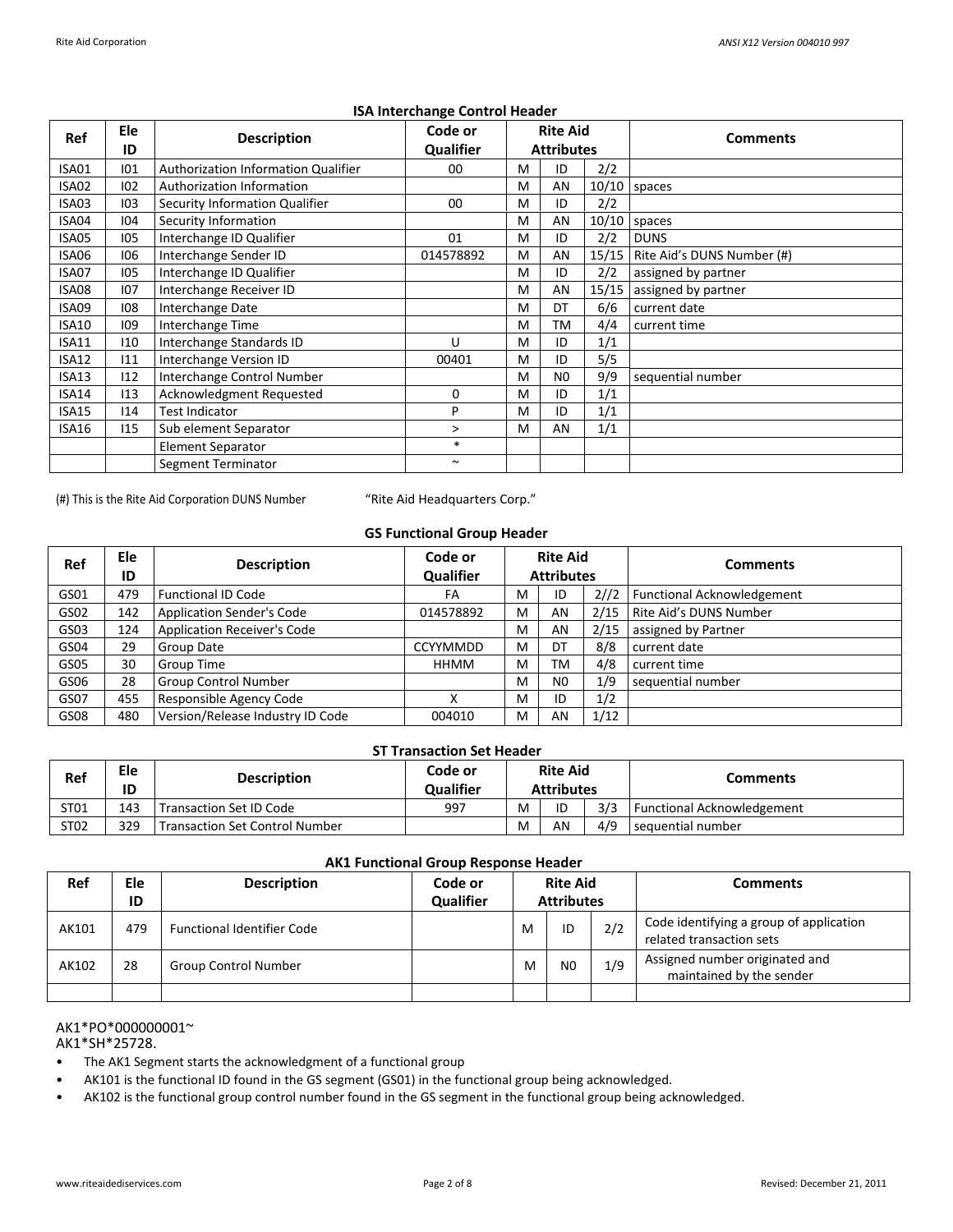# **AK2 Transaction Set Response Header**

| Ref   | Ele<br>ID | <b>Description</b>                     | Code or<br><b>Qualifier</b> |   | <b>Rite Aid</b><br><b>Attributes</b> |     | <b>Comments</b>                                                                                                                                      |
|-------|-----------|----------------------------------------|-----------------------------|---|--------------------------------------|-----|------------------------------------------------------------------------------------------------------------------------------------------------------|
| AK201 | 143       | <b>Transaction Set Identifier Code</b> |                             | M | AN                                   | 3/3 | Code uniquely identifying a Transaction<br>Set                                                                                                       |
| AK202 | 329       | <b>Transaction Set Control Number</b>  |                             | M | AN                                   | 4/9 | Identifying control number that must be<br>unique within the transaction set<br>functional group assigned by the<br>originator for a transaction set |

## AK2\*850\*0009~ AK2\*856\*0001.

- The AK2 segment acknowledges a single transaction set.
- AK201 is the transaction set ID found in the ST segment (ST01) in the transaction set being acknowledged.
- AK202 is the transaction set control number found in the ST segment in the transaction set being acknowledged.

|       | <b>AK3 Data Segment Note</b> |                                     |                             |                                      |                |     |                                                                                                                                                  |  |  |
|-------|------------------------------|-------------------------------------|-----------------------------|--------------------------------------|----------------|-----|--------------------------------------------------------------------------------------------------------------------------------------------------|--|--|
| Ref   | Ele<br>ID                    | <b>Description</b>                  | Code or<br><b>Qualifier</b> | <b>Rite Aid</b><br><b>Attributes</b> |                |     | <b>Comments</b>                                                                                                                                  |  |  |
| AK301 | 721                          | Segment ID Code                     |                             | M                                    | ID             | 2/3 | Code defining the segment ID of the data<br>segment in error                                                                                     |  |  |
| AK302 | 719                          | Segment Position in Transaction Set |                             | M                                    | N <sub>0</sub> | 1/6 | The numerical count position of this data<br>segment from the start of the transaction<br>set: the transaction set header is count<br>position 1 |  |  |
| AK303 | 447                          | Loop Identifier Code                |                             | O                                    | AN             | 1/6 | The loop ID number given on the<br>transaction set diagram is the value for<br>this data element in segments LS and LE                           |  |  |
| AK304 | 720                          | Segment Syntax Error Code           |                             | O                                    | ID             | 1/3 | Code indicating error found based on the<br>syntax editing of a segment                                                                          |  |  |

AK3\*PER\*6\*\*2. AK3\*FOB\*7\*\*2. AK3\*ITD\*8\*\*2.

• The AK3 segment reports errors in a data segment and identify the location of the data segment

| <b>Code 720</b> | <b>DEFINITION</b>                      |
|-----------------|----------------------------------------|
|                 | Unrecognized segment ID                |
|                 | Unexpected segment                     |
| 3               | Mandatory segment missing              |
| 4               | Loop Occurs Over Maximum Times         |
|                 | Segment Exceeds Maximum Use            |
| 6               | Segment Not in Defined Transaction Set |
|                 | Segment Not in Proper Sequence         |
| 8               | Segment Has Data Element Errors        |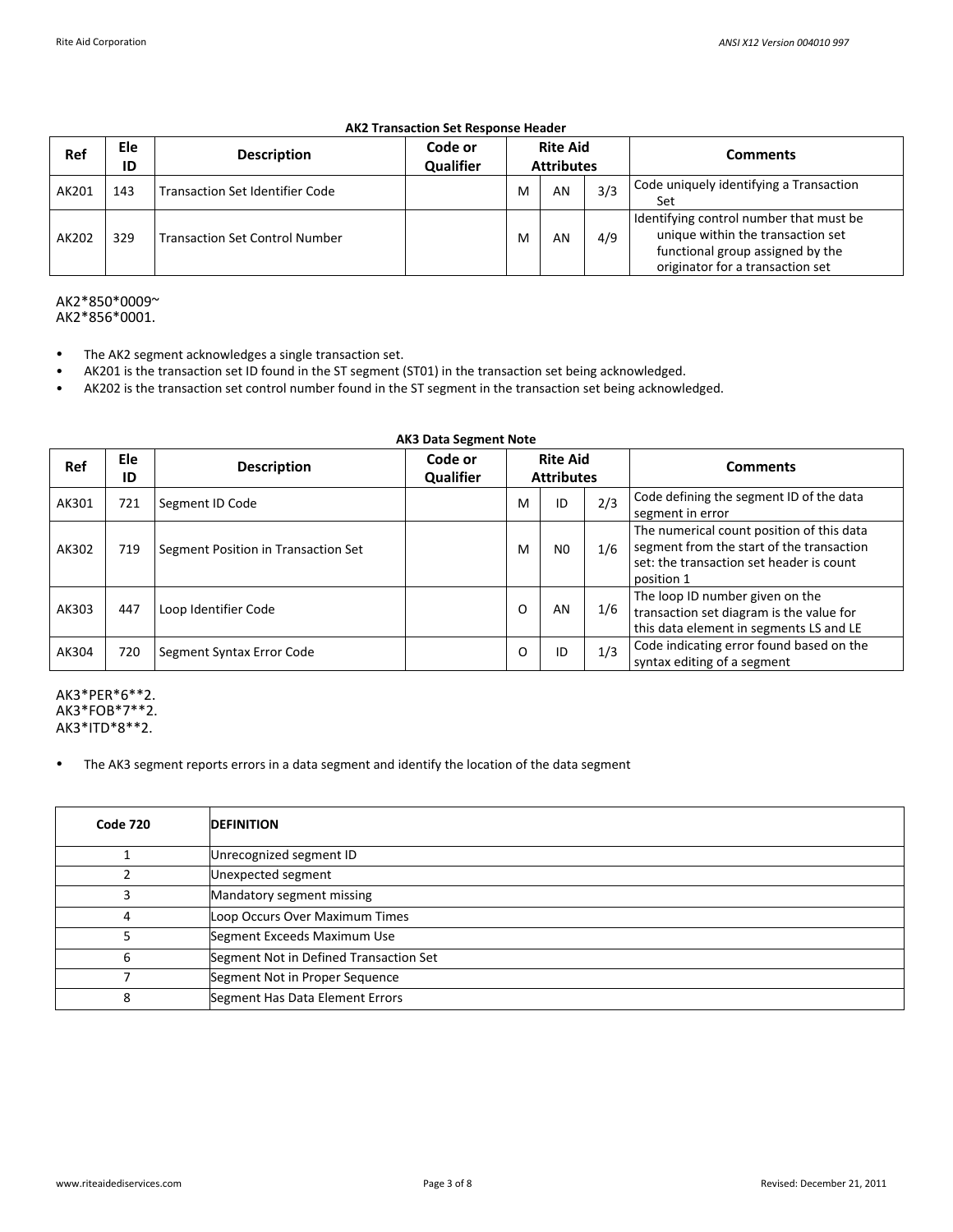|        |           |                                                 | <b>AK4 Data Element Note</b> |          |                                      |      |                                                                                                                                                                                                                                                                                                                                                                                             |
|--------|-----------|-------------------------------------------------|------------------------------|----------|--------------------------------------|------|---------------------------------------------------------------------------------------------------------------------------------------------------------------------------------------------------------------------------------------------------------------------------------------------------------------------------------------------------------------------------------------------|
| Ref    | Ele<br>ID | <b>Description</b>                              | Code or<br>Qualifier         |          | <b>Rite Aid</b><br><b>Attributes</b> |      | <b>Comments</b>                                                                                                                                                                                                                                                                                                                                                                             |
| AK401  | C030      | Position in Segment                             |                              | M        |                                      |      | Code indicating the relative position of a<br>simple data element, or the relative<br>position of a composite data structure<br>combined with the relative position of the<br>component data element within the<br>composite data structure, in error; the<br>count starts with 1 for the simple data<br>element or composite data structure<br>immediately following the segment ID        |
| C03001 | 722       | <b>Element Position in Segment</b>              |                              | M        | ID                                   | 2/2  | This is used to indicate the relative<br>position of a simple data element, or the<br>relative position of a composite data<br>structure with the relative position of the<br>component within the composite data<br>structure, in error; in the data segment the<br>count starts with 1 for the simple data<br>element or composite data structure<br>immediately following the segment ID |
| C03002 | 1528      | Component Data Element Position in<br>Composite |                              | O        | N <sub>0</sub>                       | 1/2  | To identify the component data element<br>position within the composite that is in<br>error                                                                                                                                                                                                                                                                                                 |
| AK402  | 725       | Data Element Reference Number                   |                              | M        | ID                                   | 2/2  | Reference number used to locate the<br>data element in the Data Element<br>Dictionary                                                                                                                                                                                                                                                                                                       |
| AK403  | 723       | Data Element Syntax Error Code                  |                              | $\Omega$ | AN                                   | 1/30 | Code indicating the error found after<br>syntax edits of a data element                                                                                                                                                                                                                                                                                                                     |
| AK404  | 724       | Copy of Bad Data Element                        |                              |          |                                      |      | This is a copy of the data element in error                                                                                                                                                                                                                                                                                                                                                 |

AK4\*6\*187\*2\*1. AK4\*2\*66\*2\*BadData.

• The AK4 segment reports errors in a data element or composite data structure and identify the location of the data element

• In no case shall a value be used for AK404 that would generate a syntax error, e.g., an invalid character.

# **Code 723 indicates the error found after syntax edits of a data element**

| <b>Code 723</b> | <b>DEFINITION</b>                          |
|-----------------|--------------------------------------------|
|                 | Mandatory data element missing             |
| 2               | Conditional required data element missing. |
| 3               | Too many data elements.                    |
| 4               | Data element too short.                    |
| 5.              | Data element too long.                     |
| 6               | Invalid character in data element.         |
|                 | Invalid code value.                        |
| 8               | <b>Invalid Date</b>                        |
| 9               | <b>Invalid Time</b>                        |
| 10              | <b>Exclusion Condition Violated</b>        |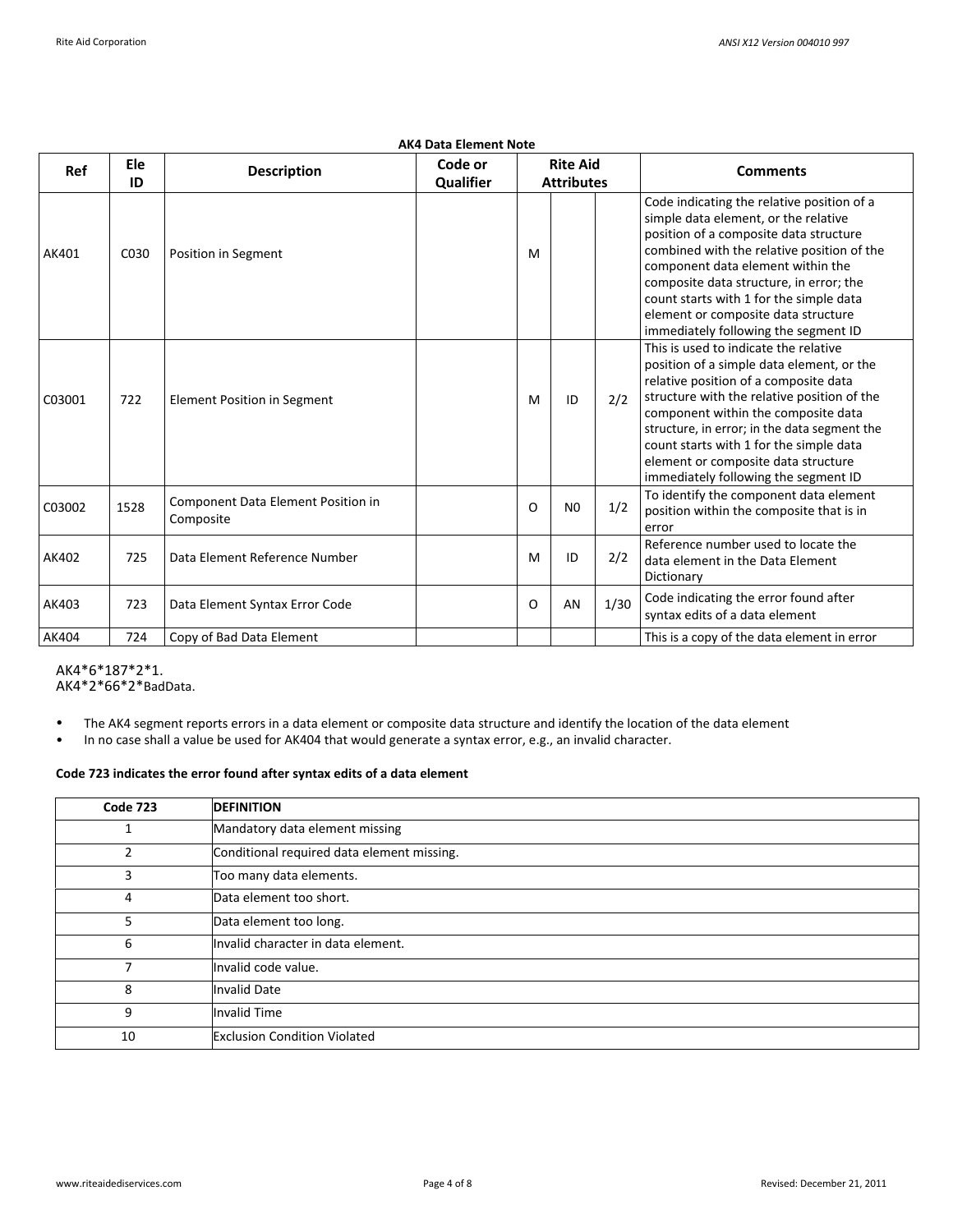| Ref   | Ele<br>ID | <b>Description</b>                            | Code or<br><b>Qualifier</b> |   | <b>Rite Aid</b><br><b>Attributes</b> |     | <b>Comments</b>                                                                                     |
|-------|-----------|-----------------------------------------------|-----------------------------|---|--------------------------------------|-----|-----------------------------------------------------------------------------------------------------|
| AK501 | 717       | <b>Transaction Set Acknowledgment</b><br>Code |                             | M | ID                                   | 1/1 | Code indicating accept or reject<br>condition based on the syntax editing of<br>the transaction set |
| AK502 | 718       | <b>Transaction Set Syntax Error Code</b>      |                             | O | ID                                   | 1/3 | Code indicating accept or reject condition<br>based on the syntax editing of the<br>transaction set |
| AK503 | 718       | <b>Transaction Set Syntax Error Code</b>      |                             | O | ID                                   | 1/3 | Code indicating accept or reject condition<br>based on the syntax editing of the<br>transaction set |
| AK504 | 718       | <b>Transaction Set Syntax Error Code</b>      |                             | O | ID                                   | 1/3 | Code indicating accept or reject condition<br>based on the syntax editing of the<br>transaction set |
| AK505 | 718       | <b>Transaction Set Syntax Error Code</b>      |                             | O | ID                                   | 1/3 | Code indicating accept or reject condition<br>based on the syntax editing of the<br>transaction set |
| AK506 | 718       | <b>Transaction Set Syntax Error Code</b>      |                             | O | ID                                   | 1/3 | Code indicating accept or reject condition<br>based on the syntax editing of the<br>transaction set |

# **AK5 Transaction Set Response Trailer**

AK5\*A. AK5\*E. AK5\*R.

• The AK5 segment acknowledges acceptance or rejection and report errors in a transaction set

## **Code 717 indicates accept or reject condition based on the syntax editing of the transaction set**

| <b>CODE 717</b> | <b>DEFINITION</b>                                        |
|-----------------|----------------------------------------------------------|
| A               | Accepted                                                 |
|                 | Accepted But Errors Were Noted                           |
| M               | Rejected, Message Authentication Code (MAC) Failed       |
|                 | Rejected                                                 |
| W               | Rejected, Assurance Failed Validity Tests                |
| х               | Rejected, Content After Decryption Could Not Be Analyzed |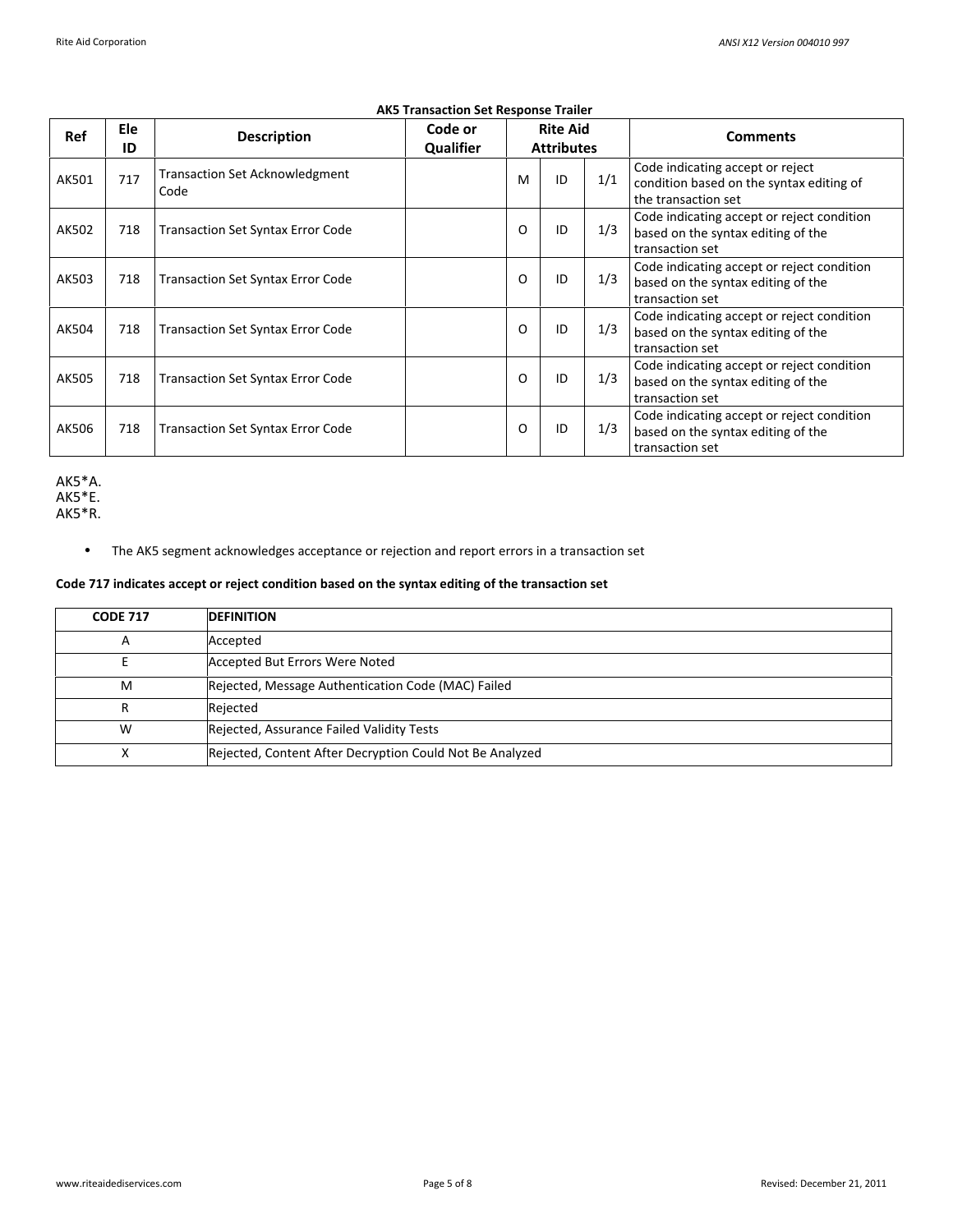| Ref   | Ele<br>ID      | <b>Description</b>                        | Code or<br>Qualifier | <b>Rite Aid</b><br><b>Attributes</b> |    |     | <b>Comments</b>                                                                                                                                                       |
|-------|----------------|-------------------------------------------|----------------------|--------------------------------------|----|-----|-----------------------------------------------------------------------------------------------------------------------------------------------------------------------|
| AK901 | 715            | Functional Group Acknowledge Code         |                      | M                                    | ID | 1/1 | Code indicating accept or reject condition<br>based on the syntax editing of the<br>functional group                                                                  |
| AK902 | 97             | Number of Transaction Sets Included       |                      | M                                    | ID | 1/3 | Total number of transaction sets included<br>in the functional group or interchange<br>(transmission) group terminated by the<br>trailer containing this data element |
| AK903 | 123            | Number of Received Transaction Sets       |                      | M                                    | ID | 1/3 | Number of Transaction Sets received                                                                                                                                   |
| AK904 | $\overline{2}$ | Number of Accepted Transaction Sets       |                      | M                                    | ID | 1/3 | Number of accepted Transaction Sets in a<br><b>Functional Group</b>                                                                                                   |
| AK905 | 716            | Number of Accepted Transaction Sets       |                      | M                                    | ID | 1/3 | Code indicating error found based on the<br>syntax editing of the functional group<br>header and/or trailer                                                           |
| AK906 | 716            | <b>Functional Group Syntax Error Code</b> |                      | O                                    | ID | 1/3 | Code indicating error found based on the<br>syntax editing of the functional group<br>header and/or trailer                                                           |
| AK907 | 716            | <b>Functional Group Syntax Error Code</b> |                      | O                                    | ID | 1/3 | Code indicating error found based on the<br>syntax editing of the functional group<br>header and/or trailer                                                           |
| AK908 | 716            | <b>Functional Group Syntax Error Code</b> |                      | O                                    | ID | 1/3 | Code indicating error found based on the<br>syntax editing of the functional group<br>header and/or trailer                                                           |
| AK909 | 716            | Functional Group Syntax Error Code        |                      | O                                    | ID | 1/3 | Code indicating error found based on the<br>syntax editing of the functional group<br>header and/or trailer                                                           |

# **AK5 Transaction Set Response Trailer**

AK9\*E\*2\*2\*2. AK9\*R\*1\*1\*1. AK9\*A\*1\*1\*1.

# **Code 715 indicates accept or reject condition based on the syntax editing of the functional group**

| <b>CODE 715</b> | <b>DEFINITION</b>                                             |
|-----------------|---------------------------------------------------------------|
| Α               | Accepted                                                      |
|                 | Accepted, But Errors Were Noted.                              |
| M               | Rejected, Message Authentication Code (MAC) Failed            |
| D               | Partially Accepted, At Least One Transaction Set Was Rejected |
| R               | Rejected                                                      |
| W               | Rejected, Assurance Failed Validity Tests                     |
| х               | Rejected, Content After Decryption Could Not Be Analyzed      |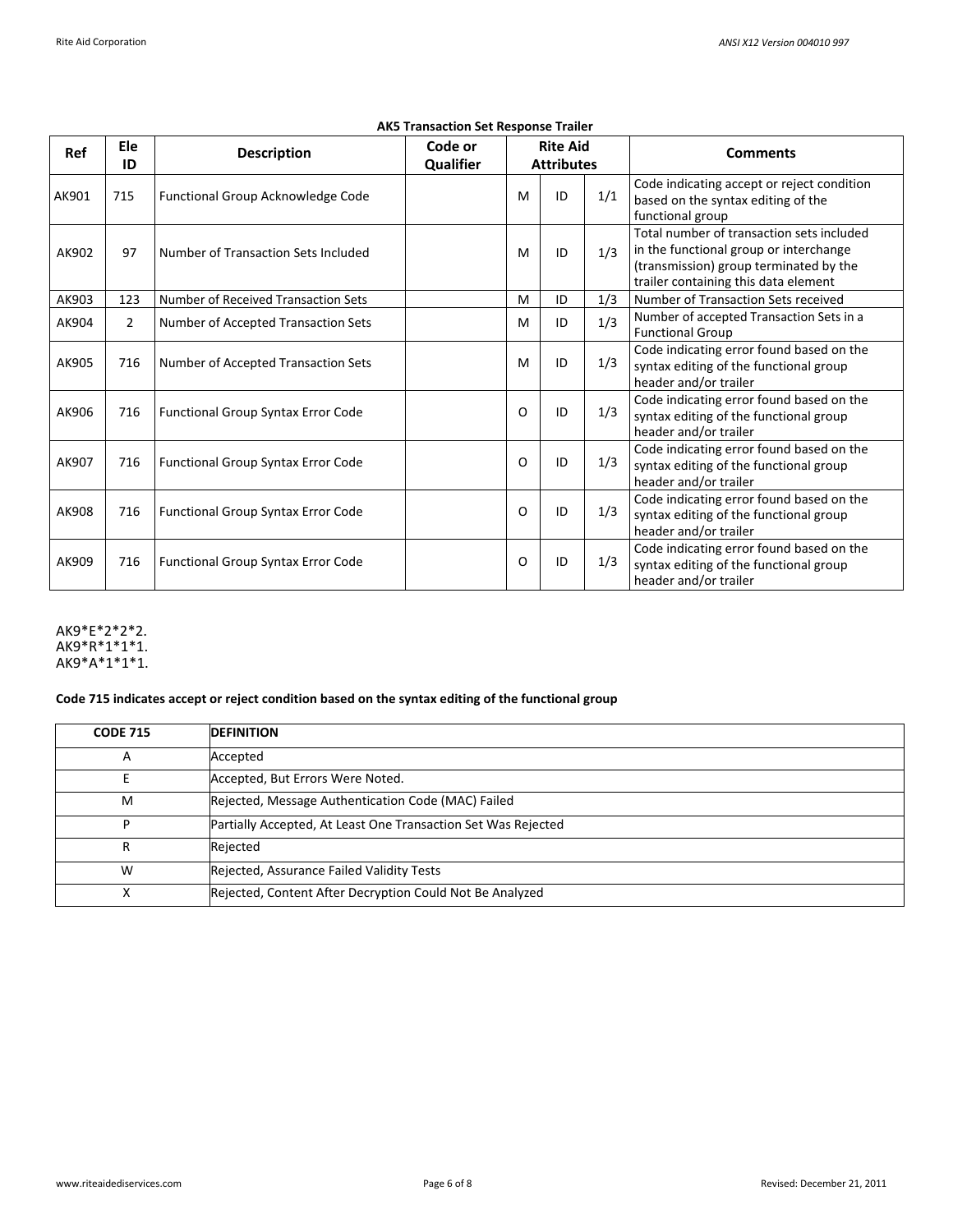| <b>SE Transaction Set Trailer</b> |           |                                       |                             |                                      |                |      |                 |  |  |
|-----------------------------------|-----------|---------------------------------------|-----------------------------|--------------------------------------|----------------|------|-----------------|--|--|
| Ref                               | Ele<br>ID | <b>Description</b>                    | Code or<br><b>Qualifier</b> | <b>Rite Aid</b><br><b>Attributes</b> |                |      | <b>Comments</b> |  |  |
| <b>SE01</b>                       | 96        | Number of Included Segments           |                             | M                                    | N <sub>0</sub> | 1/10 |                 |  |  |
| <b>SE02</b>                       | 329       | <b>Transaction Set Control Number</b> |                             | M                                    | AN             | 4/9  |                 |  |  |

# **GE Functional Group Trailer**

| Ref  | Ele<br>ID | <b>Description</b>      | Code or<br><b>Qualifier</b> | <b>Rite Aid</b><br><b>Attributes</b> |                |     | Comments |
|------|-----------|-------------------------|-----------------------------|--------------------------------------|----------------|-----|----------|
| GE01 | 97        | Number of Included Sets |                             | M                                    | N <sub>0</sub> | 1/6 |          |
| GE02 | 28        | I Group Control Number  |                             | M                                    | N <sub>0</sub> | 1/9 |          |

## **IEA Functional Group Trailer**

| Ref   | Ele<br>ID | <b>Description</b>         | Code or<br><b>Qualifier</b> | <b>Rite Aid</b><br><b>Attributes</b> |                |     | Comments |
|-------|-----------|----------------------------|-----------------------------|--------------------------------------|----------------|-----|----------|
| IEA01 | 116       | Number of Included Groups  |                             | M                                    | N <sub>0</sub> | 1/5 |          |
| IEA02 | 112       | Interchange Control Number |                             | M                                    | N <sub>0</sub> | 9/9 |          |